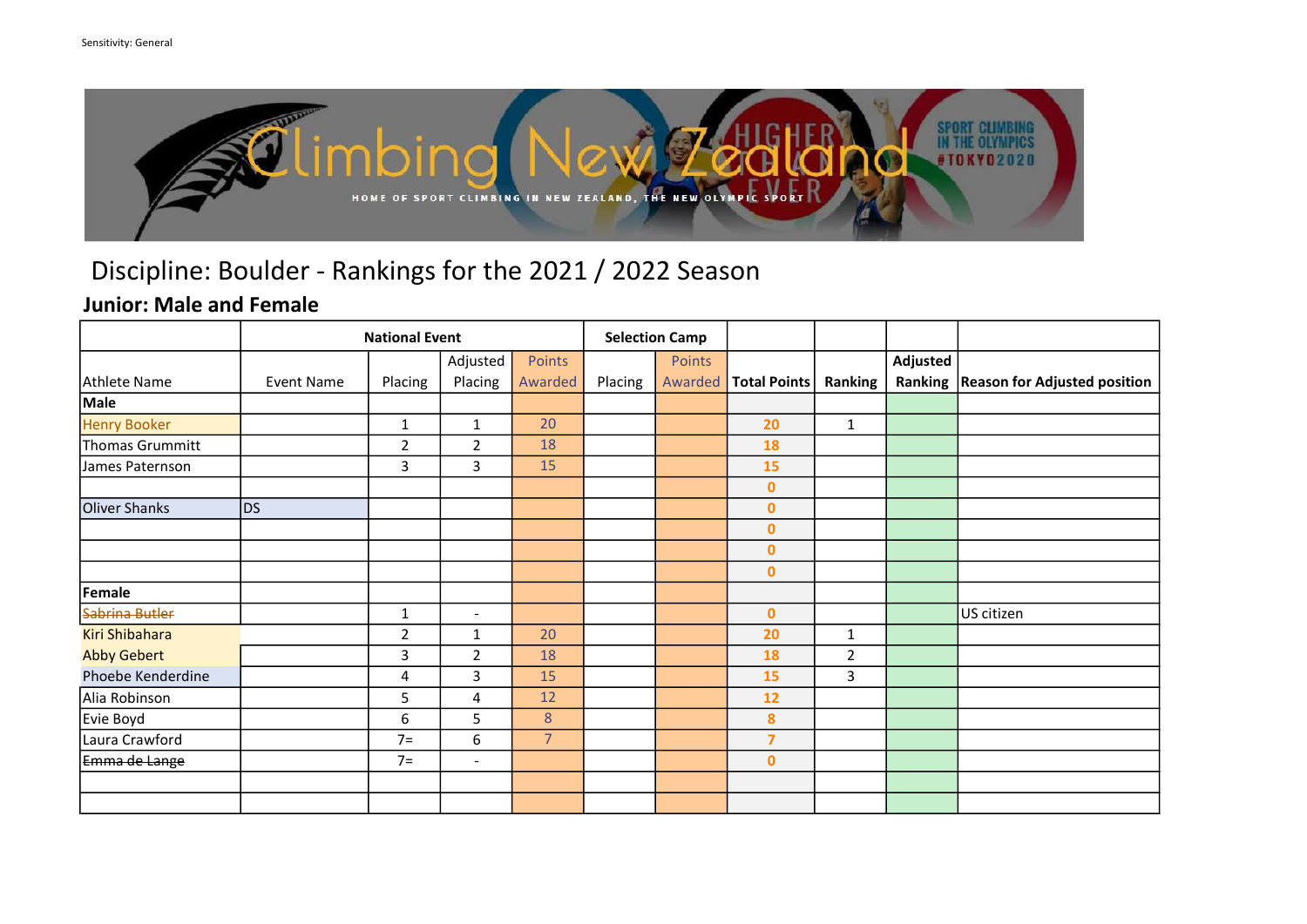

### Youth A: Female

|                      |                   | <b>Selection Camp</b> |                              |                |                |               |                     |                |          |                                     |
|----------------------|-------------------|-----------------------|------------------------------|----------------|----------------|---------------|---------------------|----------------|----------|-------------------------------------|
|                      |                   |                       | Adjusted                     | <b>Points</b>  |                | <b>Points</b> |                     |                | Adjusted |                                     |
| lAthlete Name        | <b>Event Name</b> | Placing               | Placing                      | Awarded        | Placing        | Awarded       | <b>Total Points</b> | Ranking        | Ranking  | <b>Reason for Adjusted position</b> |
|                      |                   |                       |                              |                |                |               |                     |                |          | Given DS points based on            |
| <b>Lucy Sinclair</b> |                   | $\mathbf{1}$          | $\mathbf{1}$                 | 20             | <b>DS</b>      | 15            | 35                  | $\mathbf{1}$   |          | previous event ranking              |
| <b>Willow Cook</b>   |                   | $\overline{2}$        | $\overline{2}$               | 18             |                |               | 18                  | 4              |          |                                     |
| Azaria Briscoe       |                   | 3                     | 3                            | 15             | $\mathbf{1}$   | 15            | 30                  | $\overline{2}$ |          |                                     |
| <b>Riley Butler</b>  |                   | 4                     | $\overline{a}$               |                |                |               | $\mathbf{0}$        |                |          | US citizen                          |
| Bella Domaneschi     |                   | 5                     | 4                            | 12             |                |               | 12                  |                |          |                                     |
| Kayla Muirson        |                   | 6                     | 5                            | 8              |                |               | 8                   |                |          |                                     |
| Keria Fitzharris     |                   | $\overline{7}$        | 6                            | $\overline{7}$ |                |               | $\overline{7}$      |                |          |                                     |
| lCatlin Bruton       |                   | 8                     | $\overline{7}$               | $6\phantom{1}$ |                |               | $6\phantom{a}$      |                |          |                                     |
| Laura Bacigalova     |                   | 9                     | 8                            | $\overline{4}$ |                |               | $\overline{4}$      |                |          |                                     |
| <b>Rosie Falcous</b> |                   | 10                    | $\qquad \qquad \blacksquare$ |                |                |               | $\mathbf{0}$        |                |          |                                     |
|                      |                   |                       |                              |                |                |               | $\mathbf 0$         |                |          |                                     |
|                      |                   |                       |                              | $\overline{0}$ |                |               | $\mathbf{0}$        |                |          |                                     |
|                      |                   |                       |                              | $\overline{0}$ |                |               | $\bf{0}$            |                |          |                                     |
|                      |                   |                       |                              | $\overline{0}$ |                |               | $\mathbf{0}$        |                |          |                                     |
| Isabella Shanks      | <b>DS</b>         |                       |                              | $\overline{0}$ |                |               | $\mathbf{0}$        |                |          |                                     |
|                      |                   |                       |                              |                |                |               |                     |                |          | Given DS points based on            |
| Meredith Butcher     | <b>DS</b>         |                       | <b>DS</b>                    | 13             | $\overline{2}$ | 13            | 26                  | 3              |          | Selection Camp result               |
| Rebecca Hounsell     | <b>DS</b>         |                       |                              | $\overline{0}$ |                |               | $\mathbf{0}$        |                |          |                                     |
|                      |                   |                       |                              | $\overline{0}$ |                |               | $\mathbf{0}$        |                |          |                                     |
|                      |                   |                       |                              | $\overline{0}$ |                |               | $\mathbf{0}$        |                |          |                                     |
| Sample Climber 20    |                   |                       |                              | $\overline{0}$ |                |               | $\mathbf{0}$        |                |          |                                     |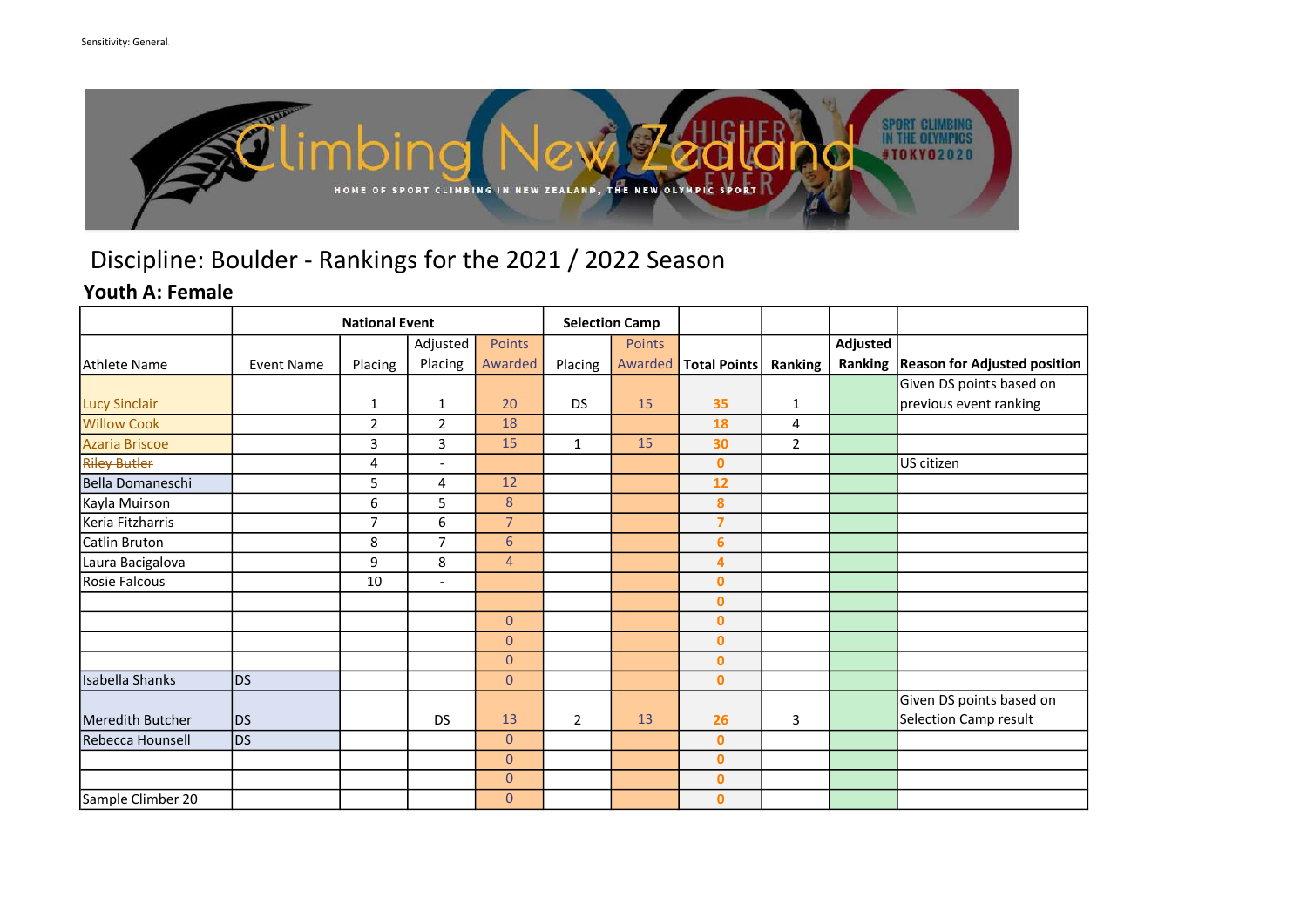

#### Youth A: Male

|                         |                   | <b>Selection Camp</b> |                          |                |                |                 |                     |                |          |                                        |
|-------------------------|-------------------|-----------------------|--------------------------|----------------|----------------|-----------------|---------------------|----------------|----------|----------------------------------------|
|                         |                   |                       | Adjusted                 | Points         |                | Points          |                     |                | Adjusted |                                        |
| Athlete Name            | <b>Event Name</b> | Placing               | Placing                  | Awarded        | Placing        | Awarded         | <b>Total Points</b> | Ranking        |          | Ranking   Reason for Adjusted position |
| <b>Oskar Wolf</b>       |                   | 1                     | 1                        | 20             | 1              | 15              | 35                  | 1              |          |                                        |
| <b>Antony Death</b>     |                   | $\overline{2}$        | $\overline{2}$           | 18             | $\overline{3}$ | 10              | 28                  | $\overline{2}$ |          |                                        |
| <b>Fin Newton-Howes</b> |                   | 3                     | 3                        | 15             | 4              | 8               | 23                  | 3              |          |                                        |
| Nat Warburton           |                   | 4                     | 4                        | 12             | 5 <sub>1</sub> | $6\overline{6}$ | 18                  |                |          |                                        |
| Julian David            |                   | 5                     | 5                        | 8              | $\overline{2}$ | 13              | 21                  | 4              |          |                                        |
| Fynn Marno-Simpson      |                   | 6                     | 6                        | $\overline{7}$ |                |                 | $\overline{7}$      |                |          |                                        |
| Ned Johnston            |                   | 7                     | 7                        | $6\phantom{a}$ |                |                 | $6\phantom{a}$      |                |          |                                        |
| George Darnbough        |                   | 8                     | 8                        | $\overline{4}$ |                |                 | 4                   |                |          |                                        |
| Flynn Chisholm          |                   | 9                     | 9                        | 2 <sup>2</sup> |                |                 | $\overline{2}$      |                |          |                                        |
| Keegan Magness          |                   | 10                    | $\overline{\phantom{a}}$ |                |                |                 | $\mathbf{0}$        |                |          |                                        |
| Nathan Clapperton       |                   | 11                    | 10                       | $\mathbf{1}$   |                |                 | $\mathbf{1}$        |                |          |                                        |
| <b>Baxter Pollard</b>   |                   | 12                    |                          | $\overline{0}$ |                |                 | $\mathbf{0}$        |                |          |                                        |
| Aidan Greiner           |                   | 13                    |                          | $\overline{0}$ |                |                 | $\mathbf{0}$        |                |          |                                        |
|                         |                   | 14                    |                          | $\mathbf{0}$   |                |                 | $\mathbf 0$         |                |          |                                        |
|                         |                   | 15                    |                          | $\overline{0}$ |                |                 | $\mathbf{0}$        |                |          |                                        |
|                         |                   | 16                    |                          | $\overline{0}$ |                |                 | $\mathbf{0}$        |                |          |                                        |
|                         |                   | 17                    |                          | $\overline{0}$ |                |                 | $\mathbf{0}$        |                |          |                                        |
|                         |                   | 18                    |                          | $\overline{0}$ |                |                 | $\mathbf{0}$        |                |          |                                        |
|                         |                   | 19                    |                          | $\overline{0}$ |                |                 | $\mathbf{0}$        |                |          |                                        |
| Sample Climber 20       |                   | 20                    |                          | $\overline{0}$ |                |                 | $\mathbf{0}$        |                |          |                                        |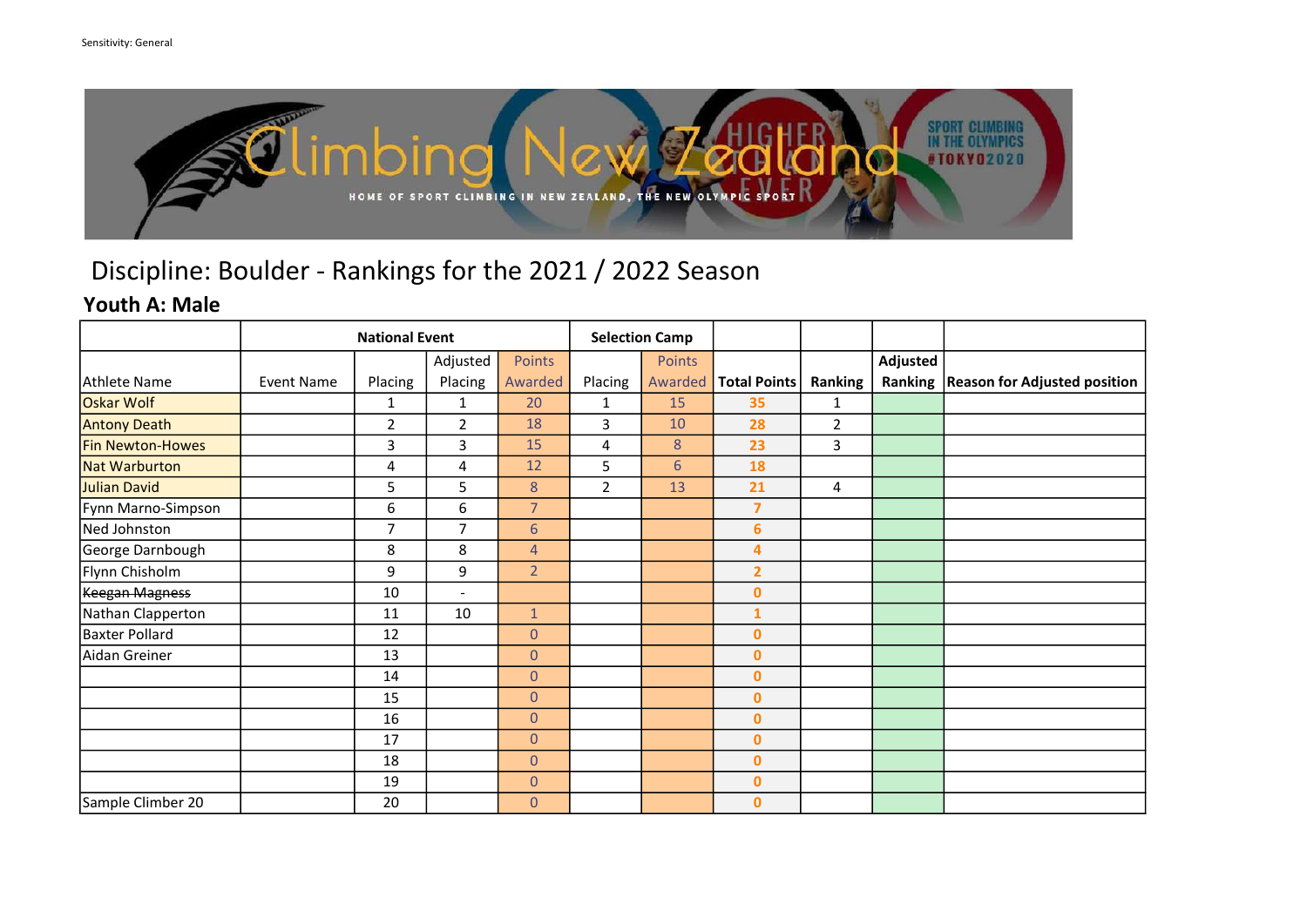

### Youth B: Female

|                             | <b>National Event</b> |                |                |                | <b>Selection Camp</b> |                     |                |          |                                        |
|-----------------------------|-----------------------|----------------|----------------|----------------|-----------------------|---------------------|----------------|----------|----------------------------------------|
|                             |                       |                | Points         |                | Points                |                     |                | Adjusted |                                        |
| Athlete Name                | <b>Event Name</b>     | Placing        | Awarded        | Placing        | Awarded               | <b>Total Points</b> | Ranking        |          | Ranking   Reason for Adjusted position |
| <b>Jasmine Arnold-Clark</b> |                       | $\mathbf{1}$   | 20             | 4              | 8                     | 28                  | $\overline{2}$ |          |                                        |
| Mischa Boorman              |                       | $\overline{2}$ | 18             | $\mathbf{1}$   | 15                    | 33                  | $\mathbf{1}$   |          |                                        |
| Sophia Cook                 |                       | 3              | 15             |                |                       | 15                  |                |          |                                        |
| Florence Smith              |                       | 4              | 12             |                |                       | 12                  |                |          |                                        |
| Sylvie Malcom-Tait          |                       | 5              | 8              |                |                       | 8                   |                |          |                                        |
| Laura Townshend             |                       | 6              | $\overline{7}$ |                |                       | $\overline{7}$      |                |          |                                        |
| Cybella Briscoe             |                       | $\overline{7}$ | 6              |                |                       | 6                   |                |          |                                        |
| Amelie David                |                       | 8              | $\overline{4}$ |                |                       | 4                   |                |          |                                        |
|                             |                       | 9              | $\overline{2}$ |                |                       | $\overline{2}$      |                |          |                                        |
|                             |                       | 10             | $\mathbf{1}$   |                |                       | $\mathbf{1}$        |                |          |                                        |
|                             |                       | 11             | $\overline{0}$ |                |                       | $\mathbf{0}$        |                |          |                                        |
|                             |                       | 12             | $\overline{0}$ |                |                       | $\mathbf 0$         |                |          |                                        |
|                             |                       |                | $\overline{0}$ |                |                       | $\mathbf{0}$        |                |          |                                        |
|                             |                       |                |                |                |                       |                     |                |          | DS Points awarded based on             |
| Grace Hansen                | <b>DS</b>             |                | 13             | $\overline{2}$ | 13                    | 26                  | 3              |          | Selection Event result                 |
|                             |                       |                |                |                |                       |                     |                |          | DS Points awarded based on             |
| Dixie Whiting               | <b>DS</b>             |                | 10             | 3              | 10                    | 20                  | 4              |          | Selection Event result                 |
|                             |                       |                | $\overline{0}$ |                |                       | $\bf{0}$            |                |          |                                        |
|                             |                       |                | $\overline{0}$ |                |                       | $\mathbf{0}$        |                |          |                                        |
|                             |                       |                | $\overline{0}$ |                |                       | $\mathbf 0$         |                |          |                                        |
|                             |                       |                | $\overline{0}$ |                |                       | $\mathbf{0}$        |                |          |                                        |
| Sample Climber 20           |                       |                | $\overline{0}$ |                |                       | $\bf{0}$            |                |          |                                        |